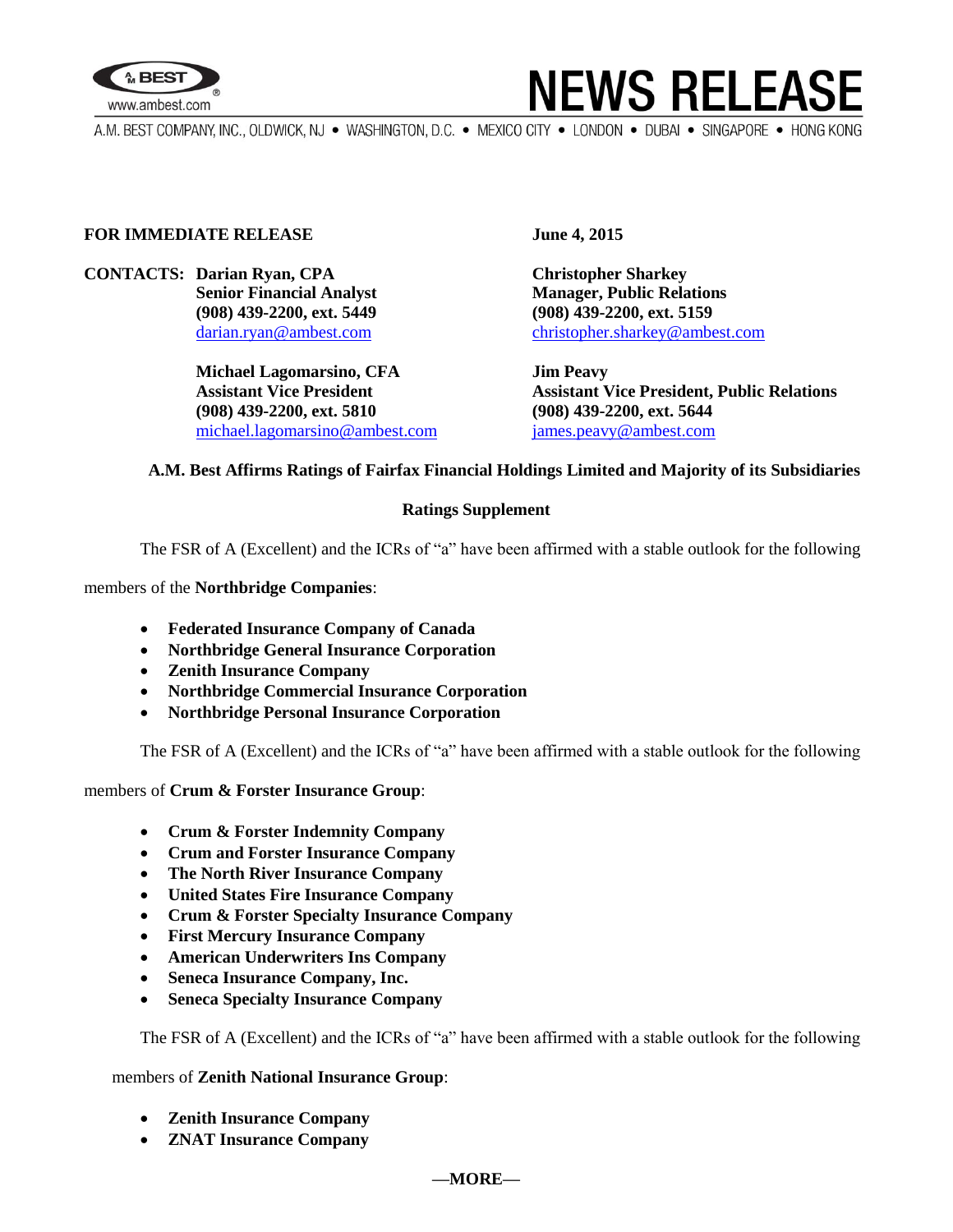

### **NEWS RELEASE**

A.M. BEST COMPANY, INC., OLDWICK, NJ · WASHINGTON, D.C. · MEXICO CITY · LONDON · DUBAI · SINGAPORE · HONG KONG

**—2—**

The FSR has been upgraded to A (Excellent) from A- (Excellent) and the ICRs to "a" from "a-" with a

#### stable outlook for **Wentworth Insurance Company Limited**.

The ICRs of "bbb" have been affirmed with a stable outlook for **Fairfax Financial Holdings Limited**

#### and **Zenith National Insurance Corp**.

The following debt rating has been assigned with a stable outlook:

#### **Fairfax Financial Holdings Limited—**

-- "bb+" on CAD 89 million Series F cumulative, floating rate preferred shares

The following debt ratings have been affirmed with a stable outlook:

#### **TIG Capital Trust I—**

--"b" on USD 125 million 8.597% preferred capital securities, due 2027

#### **Zenith National Insurance Corp.—**

-- "bbb-" on USD 77.3 million 8.55% subordinated deferrable debentures, due 2028

#### **Fairfax Financial Holdings Limited—**

- -- "bbb" on USD 100 million 8.25% senior unsecured notes, due 2015
- -- "bbb" on USD 225 million 7.375% senior unsecured notes, due 2018
- -- "bbb" on CAD 400 million 7.50% senior unsecured notes, due 2019
- -- "bbb" on CAD 275 million 7.25% senior unsecured debentures, due 2020
- -- "bbb" on USD 300 million 4.875% senior unsecured debentures, due 2024
- -- "bbb" on USD 125 million 8.3% senior unsecured notes, due 2026
- -- "bbb" on USD 125 million 7.75% senior unsecured notes, due 2037
- -- "bbb" on CAD 400 million 6.4% senior unsecured notes, due 2021
- -- "bbb" on USD 500 million 5.8% senior unsecured notes, due 2021
- -- "bbb" on CAD 450 million 5.84% senior unsecured notes, due 2022
- -- "bbb" on CAD 350 million 4.95% senior unsecured notes, due 2025
- -- "bb+" on CAD 150 million Series C cumulative, five-year rate reset preferred shares
- -- "bb+" on USD 100 million Series D cumulative, floating rate preferred shares
- -- "bb+" on CAD 111 million Series E cumulative, five-year rate reset preferred shares
- -- "bb+" on CAD 250 million Series G cumulative, five-year rate reset preferred shares
- -- "bb+" on CAD 300 million Series I cumulative, five-year rate reset preferred shares
- -- "bb+" on CAD 237.5 million Series K cumulative, five-year rate reset preferred shares
- -- "bb+" on CAD 230 million Series M cumulative, five-year rate reset preferred shares

The following indicative debt ratings have been affirmed to the universal shelf registration with a stable

outlook: